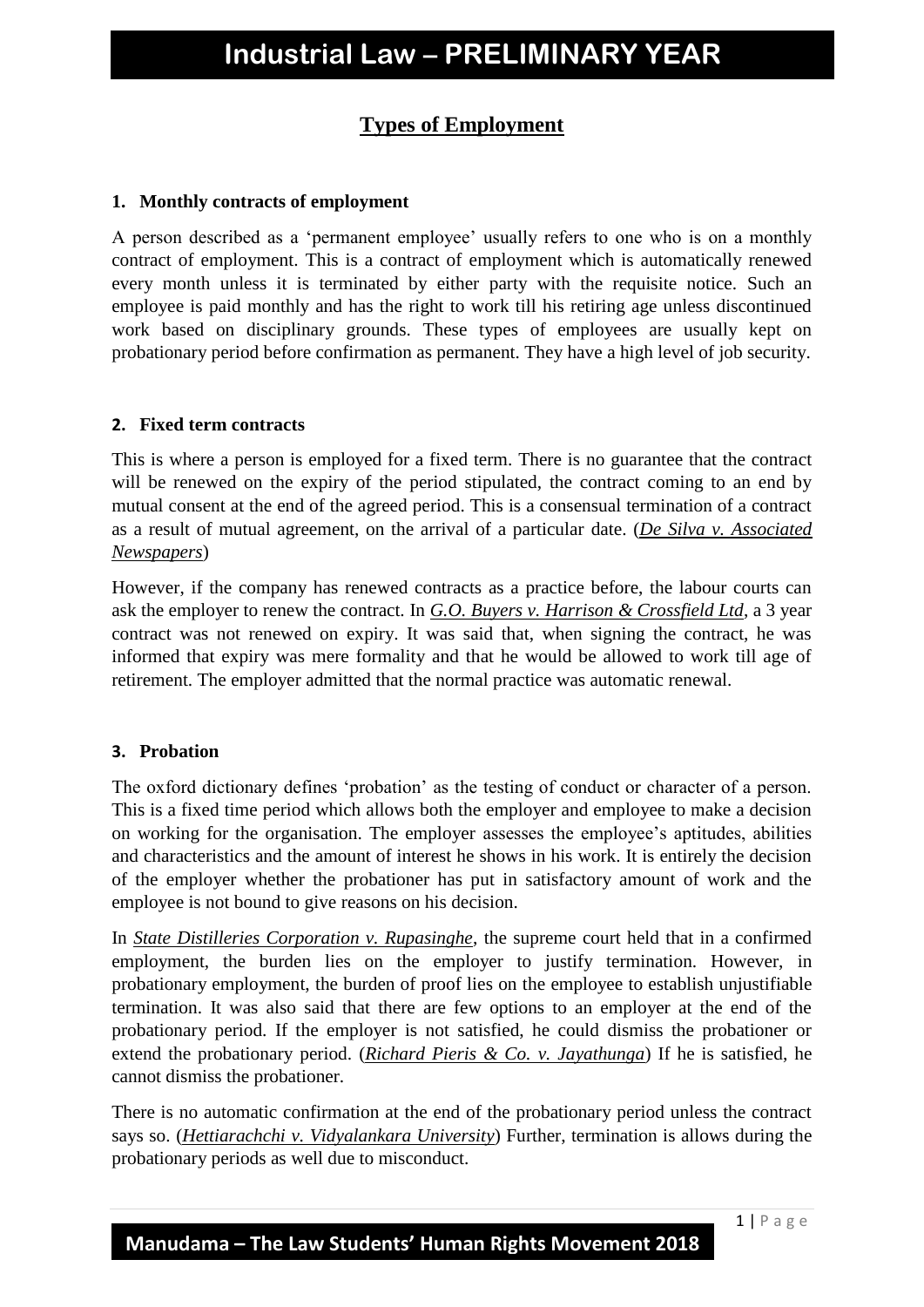## **4. Casual employment**

A casual employee is employed by chance on no contract to employ. For example, a window cleaner who is employed at irregular intervals, when the house owner thinks that windows require cleaning belongs to this category. However, if there is an arrangement where he is required to come once a month, he would not be a casual employee as his job becomes stable and periodical.

In *Hill v. Begg*, a man who was doing odd jobs was employed by the occupier of a house to clean the windows at an irregular interval. He has worked for a total of 6 weeks during the 2 years period. He was paid daily whenever he windows required cleaning. The court held that he was a casual employee.

On the other hand, in *Ceylon Ceramics Corporation v. Weerasinghe*, a workman who was employed as a trainee sales assistant and was paid monthly on a daily rate was not considered to be a casual employee.

## **5. Temporary contracts of employment**

A temporary employee is one who is employed to satisfy an employer's temporary need, the duration of which is limited either by the job or by time. He will be employed in relation to work which is a part and parcel of the employer's business. He is employed in order to fill the temporary gaps of a regular worker. For example, if the personal secretary goes on maternity leave, a temporary employee will be hired until she gets back to work. (Lanka Podu Seva Sangamaya case)

### **6. Seasonal contracts of employment**

The employer is free to employ anyone he chooses on seasonal work. The employer cannot be compelled to renew the contracts in succeeding seasons. However, this depends on the nature of the situation. An example could be residential hotels during the tourist season.

## **7. Apprenticeship and training**

An apprentice is a person who is bound to another person for the purposes of leaning his trade. This is not necessarily done in order to earn money, instead the contract is of the nature where the master teaches and the other serves with the intention of learning. Eg: lawyers